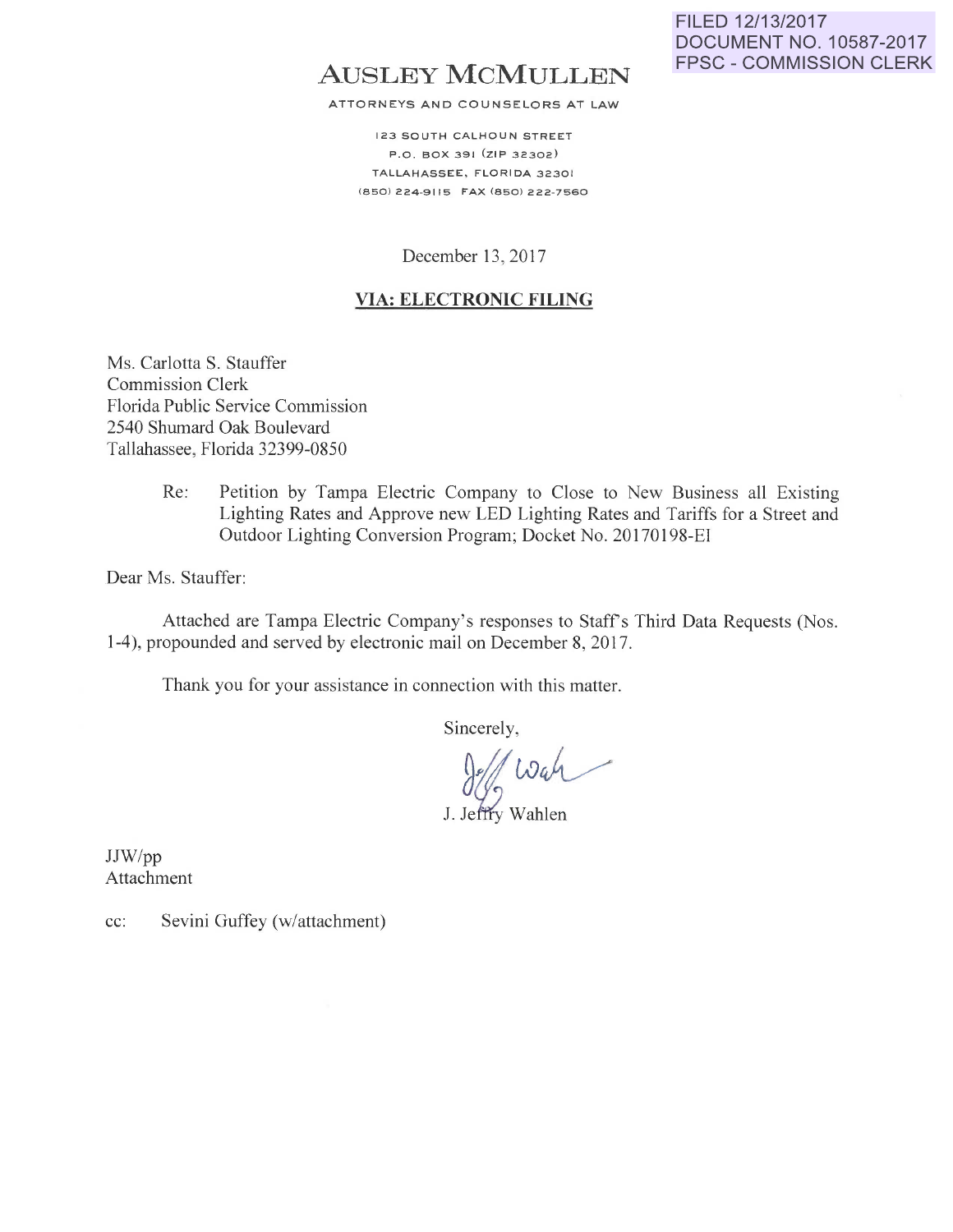# **TAMPA ELECTRIC COMPANY DOCKET NO. 20170198-EI STAFF'S THIRD DATA REQUEST REQUEST NO. 1 PAGE 1 OF 1 FILED: DECEMBER 13, 2017**

- **1.** In the letter dated November 20, 2017, Tampa Electric refers to a streetlight conversion program approved in the past for Florida Power & Light Company (FPL). Please confirm that Tampa Electric is referring to Docket No. 160245-EI, Petition for approval of a new optional pilot LED streetlight tariff, by Florida Power & Light Company. If Tampa Electric is referring to a different FPL docket, please provide the docket number.
- **A.** No. Tampa Electric is referring to Order No 9974 issued April 24, 1981 in FPL's "Energy Management Plan for the Eighties" where FPL had its street and outdoor lighting conversion program originally approved.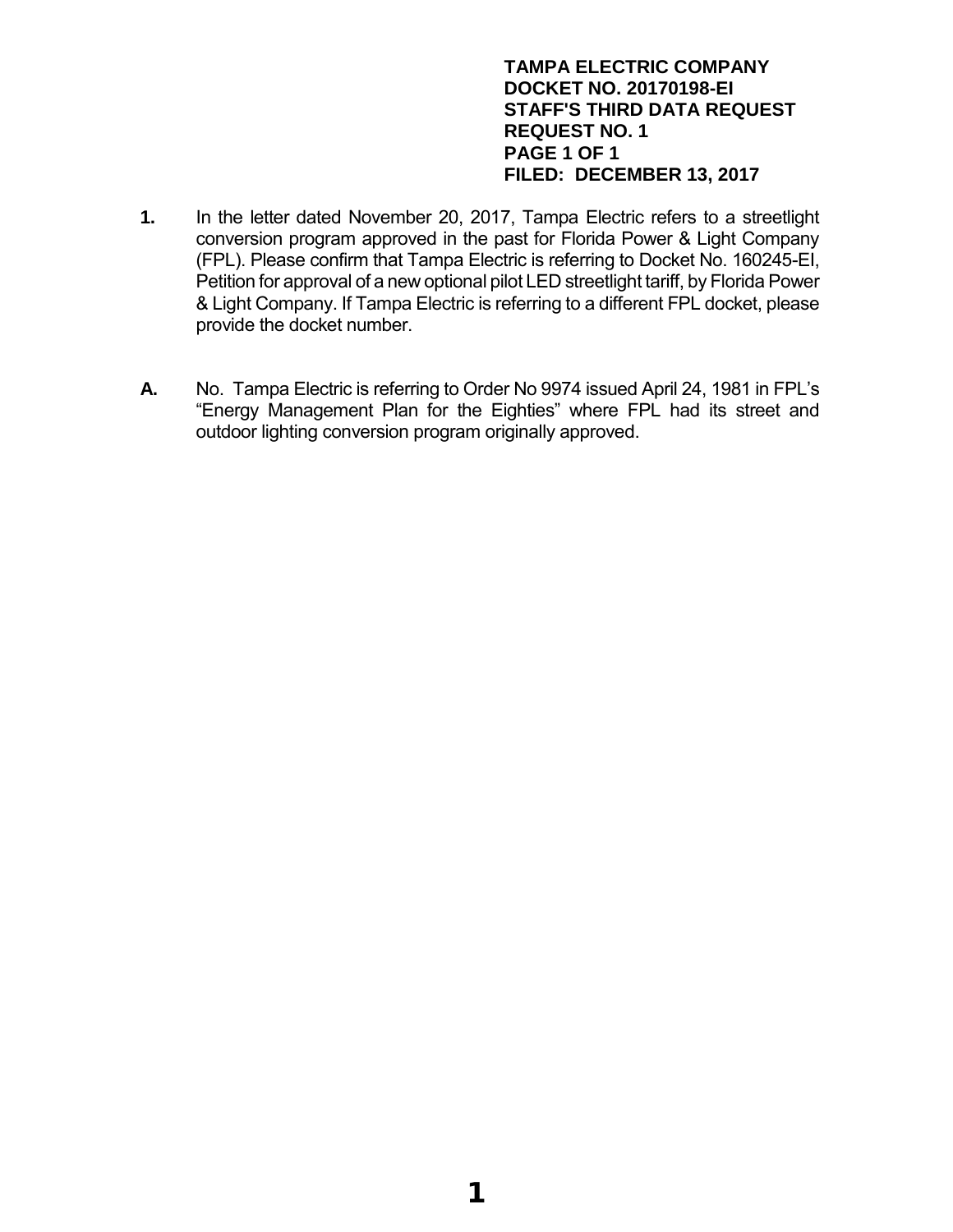# **TAMPA ELECTRIC COMPANY DOCKET NO. 20170198-EI STAFF'S THIRD DATA REQUEST REQUEST NO. 2 PAGE 1 OF 2 FILED: DECEMBER 13, 2017**

- **2.** Under the approved FPL conversion program in Docket No. 160245-EI, customers choosing to convert from HPSV to LED lighting under the LED Lighting Pilot (rate schedule LT-1) tariff are assessed a \$0.97 per fixture LED Conversion Recovery Fee. Please provide a discussion if a program similar to FPL's would work for Tampa Electric. If not, please explain why.
- **A.** Tampa Electric believes the proposed Conservation Street and Outdoor Lighting Conversion Program is preferable approach to meeting the needs of the communities in our service area. It is important to understand the significant differences between the FPL LED Lighting Pilot and Tampa Electric's proposed Conservation and Outdoor Lighting Conversion proposal.

FPL's tariff is not a conservation program but rather a lighting tariff with an additional charge for customers who seek to convert their existing lighting to LED. Tampa Electric is seeking to cost-effectively convert all of its existing HPS and MH lights to LED whereas FPL did not seek a service area-wide conversion.

FPL's tariff is a pilot at the end of which FPL expects to come back to the Commission and seek to either extend, revise or cease the tariff approach that has been approved. Tampa Electric's Program is a permanent conservation program (until all the luminaires have been converted during the 5-year period), which at the end of the 5-year period of conversion, will result in no more HPS or MH service to customers and LED would be the only service provided.

Because the FPL program is dependent on customers seeking to take part, the energy and demand saving benefits that will accrue to the benefit of all ratepayers will be limited to the amount achieved by customers seeking to participate. Tampa Electric has shown with its program that there are substantial energy and demand benefits from its wholistic approach and such benefits will accrue to all ratepayers in such a manner that the RIM test result is positive.

Because FPL's approach is dependent on customers approaching them, FPL savings are limited as they may be unable to buy new LED luminaires in bulk quantities. One of the major reasons that Tampa Electric can bring the LED bills down to the bill level of the HPS and MH lights is the scope and magnitude of the conversion that permitted reduced cost of LED luminaire from vendors and mass conversions savings from contractors.

The FPL approach includes a charge to the customer considering conversion which will be a barrier to customers desiring to take advantage of the benefits of LED lighting. The charge being imposed is an average of all luminaire types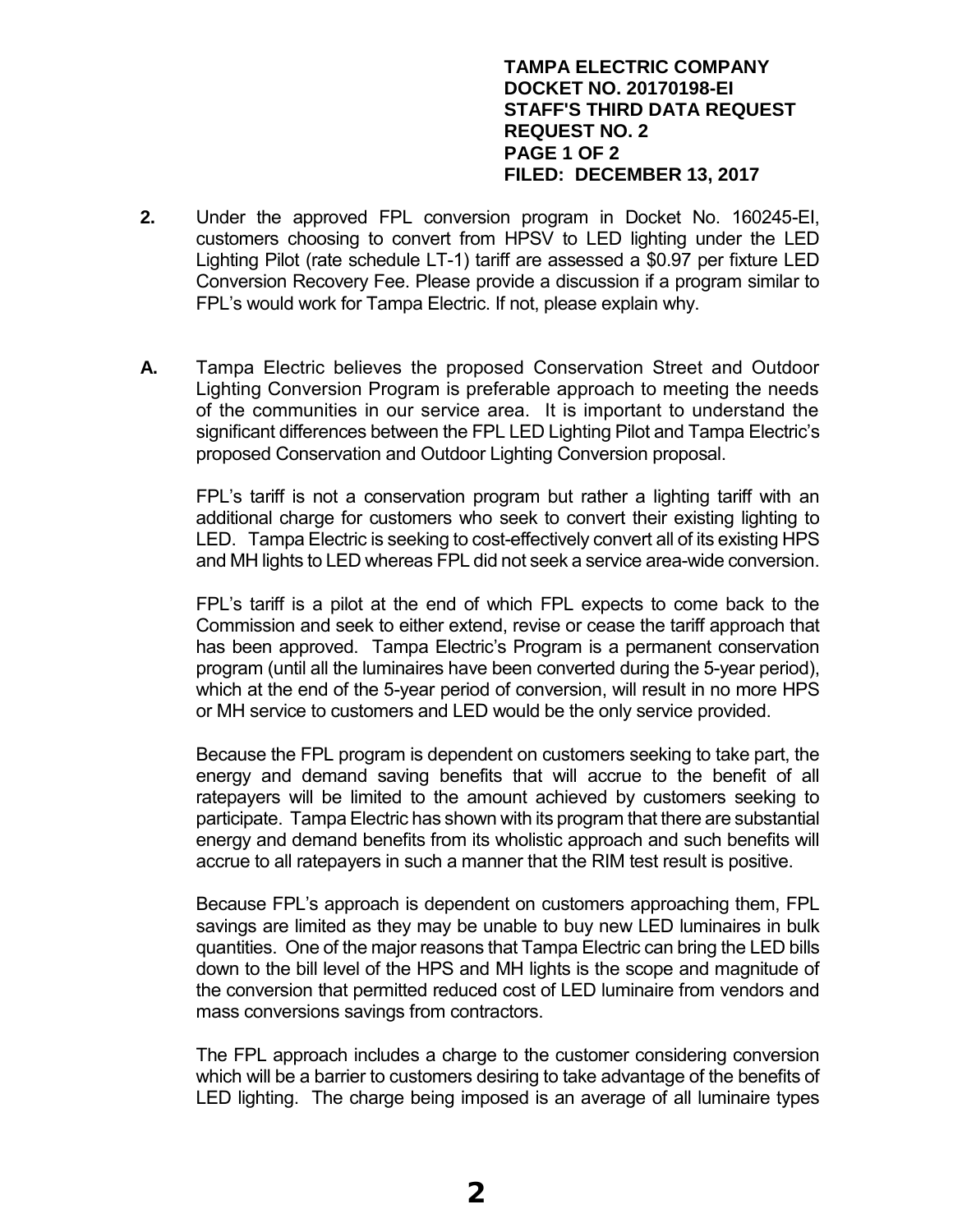# **TAMPA ELECTRIC COMPANY DOCKET NO. 20170198-EI STAFF'S THIRD DATA REQUEST REQUEST NO. 2 PAGE 2 OF 2 FILED: DECEMBER 13, 2017**

rather than established at various levels based on the cost of the luminaire being considered for conversion. This will be a major barrier for less expensive lights (the types often used by municipal and county lighting departments for lighting) and less of a barrier to more expensive lights such as are used for flood lighting or for fancy fixtures in upscale subdivisions. Tampa Electric will recover these costs through the conservation cost recovery clause because the entire program will provide energy and demand savings that benefit all of Tampa Electric's customers (including lighting) and will be shared by all customer classes that receive that benefit.

FPL's approach requires the customer to sign a new 10-year service contract in order to receive the conversion. Tampa Electric is not requiring such a new contract in order to encourage customers to participate and to reduce the time and administrative burden needed to achieve customer acceptance of the contract, assure signature and commitment. This is a key element to assure near universal customer participation and maximum conservation benefits from the Tampa Electric program.

As indicated above, Tampa Electric believes its proposed conservation program approach is a superior way to convert existing street and outdoor lighting to LED technology; therefore, Tampa Electric does not want to proceed with a Pilot tariff approach. The proposed 5-year period is doable under the proposed approach, however if another approach using something like what FPL is doing in its pilot were undertaken, the conversion period for all Tampa Electric lights might take a substantially longer period and would not be as costeffective for customers since the cost of luminaire replacements would be higher because fewer would be bought from suppliers under that approach.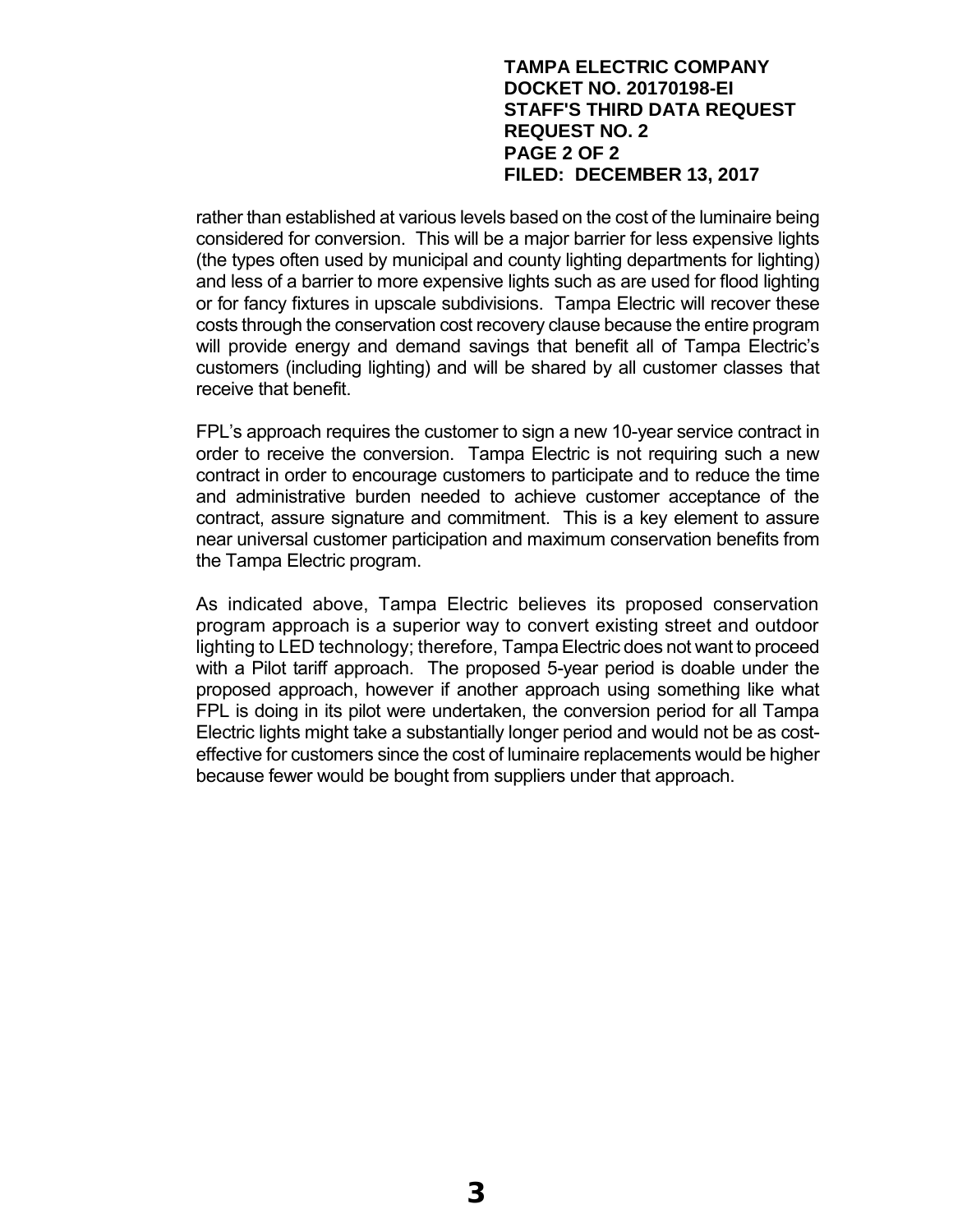# **TAMPA ELECTRIC COMPANY DOCKET NO. 20170198-EI STAFF'S THIRD DATA REQUEST REQUEST NO. 3 PAGE 1 OF 2 FILED: DECEMBER 13, 2017**

- **3.** Please provide a calculation of a Conversion Recovery Fee for the 209,821 non-LED fixtures Tampa Electric is proposing to convert, similar to the calculation FPL provided in response to Staff's First Data Request No. 14, in Docket No. 16024-EI. The Conversion Recovery Fee would allow Tampa Electric to recover the \$37,780,595 unamortized depreciation value of the non-LED lights (as opposed to recovering the \$37M through the Energy Conservation Cost Recovery Clause).
- **A.** The approach utilized in the FPL data request response, which would result in the same conversion recovery fee being applied to each type and vintage of light being converted, arguably results in subsidy being applied to customers with higher priced and newer installed lights compared to a subsidization being applied to customers with lower priced and older installed lights. Because this fee is being paid by each customer who indicates a desire to convert, Tampa Electric does not believe that using one fee rate is appropriate. Under Tampa Electric's proposed program, the recovery of the cost is spread across all customers who benefit from the reduction in energy and demand that occurs during the conversion, and the individual lighting customer who considers conversion is not faced with an extra fee that is not likely to represent the unrecovered cost of their existing luminaires to be converted.

Tampa Electric notes that the FPL "fee" is a fixed number that does not change during its 3-year pilot tariff period. The company did not pursue a conversion recovery fee approach as that could demotivate existing lighting customers from converting to more cost-effective lights. See response to question 2 this set for other concerns Tampa Electric has with the FPL approach as to how to set the fee and its impact on conversion acceptance by customers.

Using the approach shown on the FPL discovery response, the calculation is as follows:

- 209,821 HPS and MH Street Light Fixtures in service
- These fixtures have a remaining value of \$37,780,595
- This equates to an undepreciated value of \$180.06
- Removal cost is 0.17 man-hours  $\omega$  \$41.60 per man-hour = \$7.07 (1)
- Adding removal cost of  $$7.07 = $187.13$
- With a depreciation factor of 4.97% and cost of capital of .08919% this equates to a yearly cost of \$10.13 as follows: \$187.13 \* .0497 \* 1.08919  $= $10.13(2)$
- $\bullet$  \$10.13 / 12 months = \$0.84 per month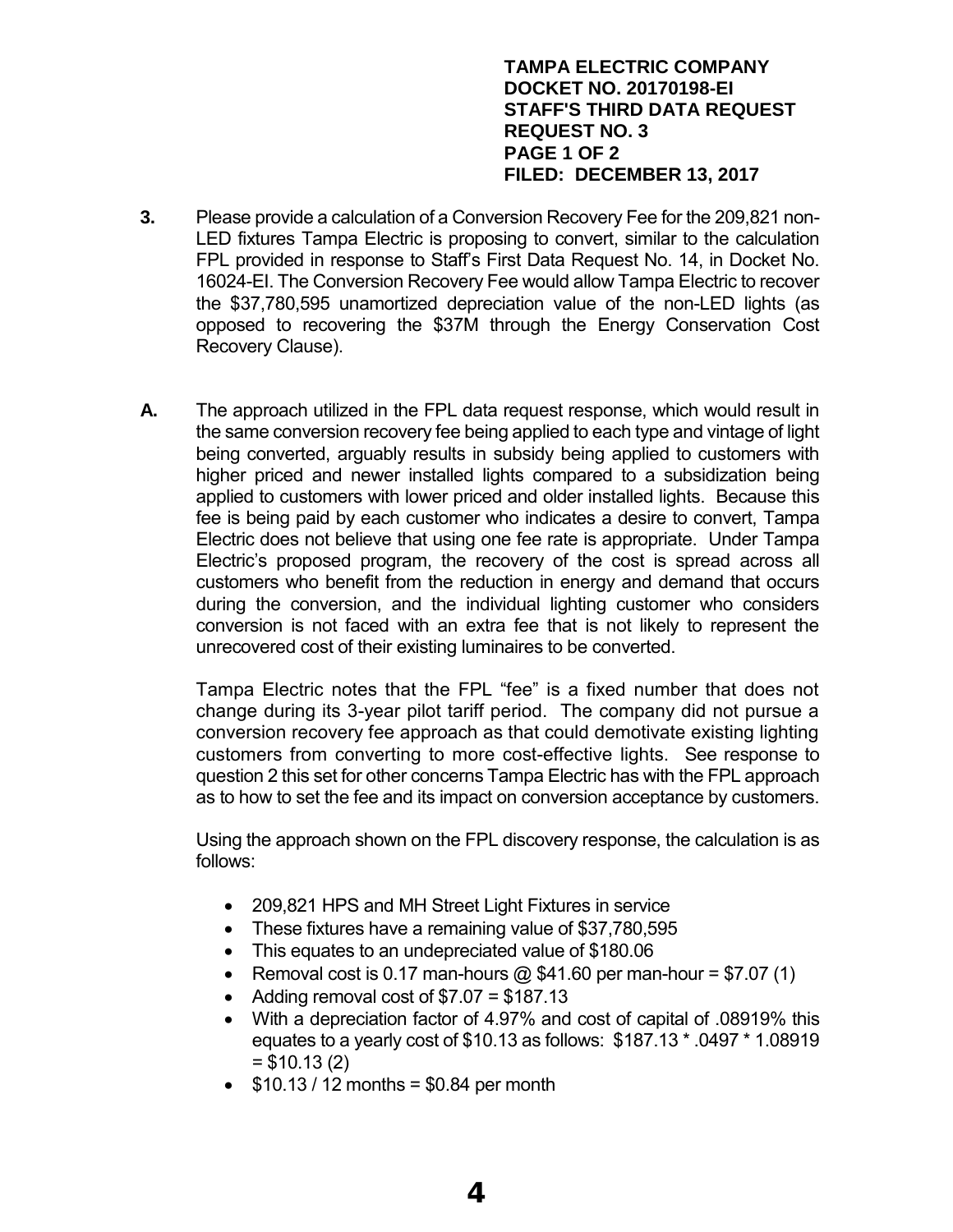# **TAMPA ELECTRIC COMPANY DOCKET NO. 20170198-EI STAFF'S THIRD DATA REQUEST REQUEST NO. 3 PAGE 2 OF 2 FILED: DECEMBER 13, 2017**

- (1) Tampa Electric does not know how FPL derived the 0.96 man-hours, which appears to be the time required to both remove the existing luminaire and to install the new LED luminaire. The Tampa Electric value is simply the time to remove two screws and remove the existing luminaire, plus some travel time. Tampa Electric also does not know how the \$97 per man-hour rate was derived. The Tampa Electric value is the hourly rate for a contractor who would be doing the conversion plus adders.
- (2) Deriving the fee in this manner results in an average recovery fee for all lights, regardless of vintage and regardless of initial cost of the light. Additionally, the fee appears to be evergreen in the tariff with no end to recovery for luminaire rate base that has been removed. Tampa Electric notes a typo in the FPL formula where "1.04" should have been "0.04".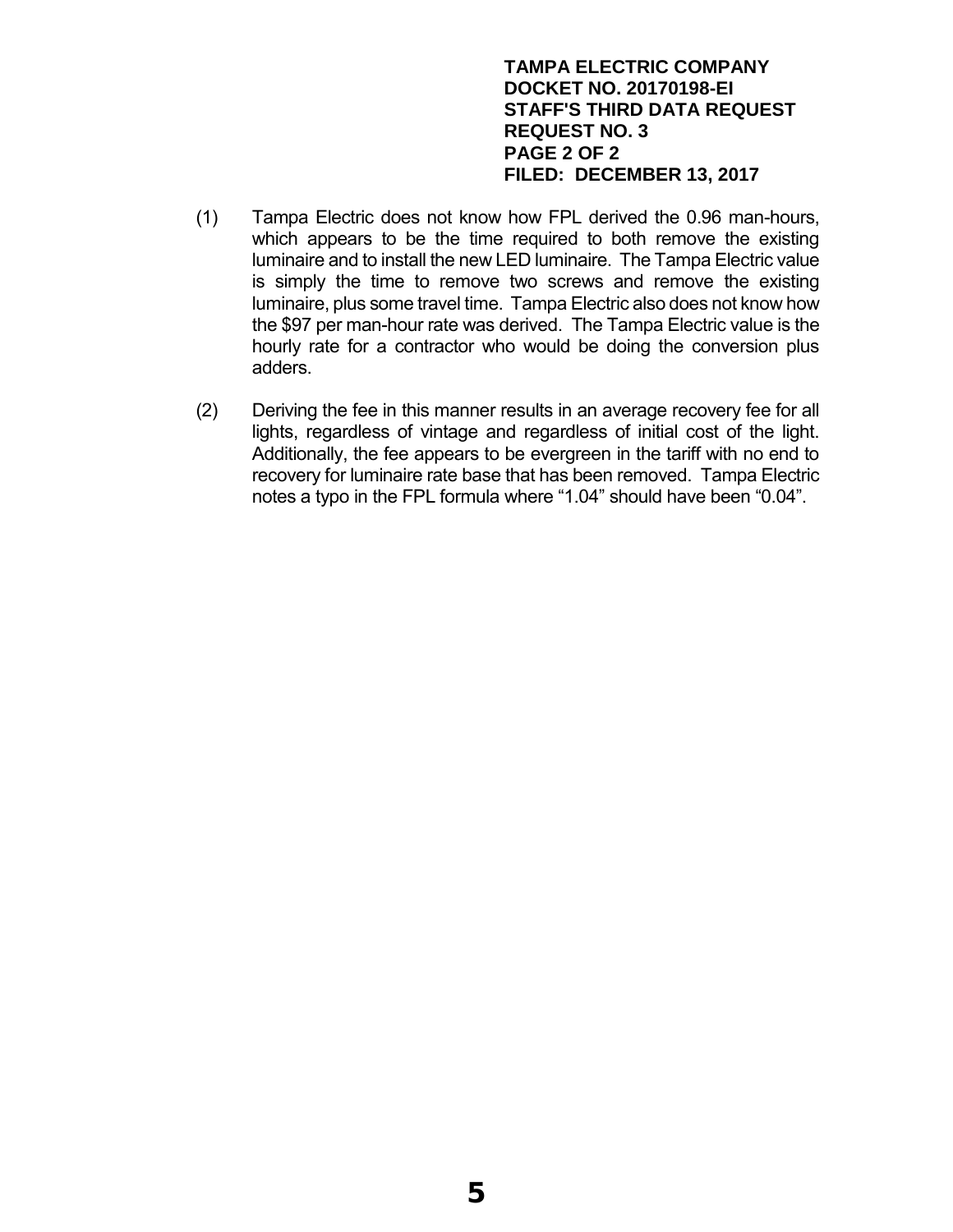# **TAMPA ELECTRIC COMPANY DOCKET NO. 20170198-EI STAFF'S THIRD DATA REQUEST REQUEST NO. 4 PAGE 1 OF 2 FILED: DECEMBER 13, 2017**

- **4.** Please refer to TECO's petition, Exhibit D, in Docket No. 20170199-EI, and TECO's response to Staff's 1st Data Request, No. 10, in Docket No. 20170198- EI.
	- a) Are the bill impacts of the proposed DSM program for lighting customers shown in Exhibit D inclusive of the proposed DSM program cost recovery (cost recovery of MH and HPS luminaires (e.g. for residential customers, \$0.533 cents per month at 1200 kwh; presumably different for lighting customers)?
	- b) If not, why not?
	- c) If not, what are the Exhibit D bill impacts including the proposed DSM program cost recovery?
- **A.** a. No.
	- b. Tampa Electric filed the petition in early September 2017 but did not expect a Commission decision regarding the petition before November 2017 or December 2017. Importantly, Tampa Electric did not include the expected impacts to the ECCR clause to occur before January 2018. Hence, for the first year or more of the rate proposals the bill impacts would reflect the ECCR rate levels proposed for 2018.

Changes to the ECCR rate levels to reflect recovery of the undepreciated rate base associated with the conversion program are not the only changes that can be expected to occur to rates during the 5-year term of the program. While the recent settlement that will increase base rates for solar investments in four tranches through 2021will not affect fixture costs for lighting (including luminaires) there will be increases to the lighting energy base rates. As those base energy rates rise, the impact will be greater on the HPS and MH bills thus affecting the bill impacts. Additionally, as solar energy increases on the system as a result of the solar investments, fuel rates should moderate which will benefit the HPS and MH bills more. However, should fossil fuel prices go up, that will be an adverse impact on HPS and MH bills. Additionally, should tax reform come about and base rates need to be reduced, on a bill basis that will benefit LED more that HPS and MH bills. Given what appeared to be upcoming volatility in billing impact on HPS and MH during the 5-year term of the